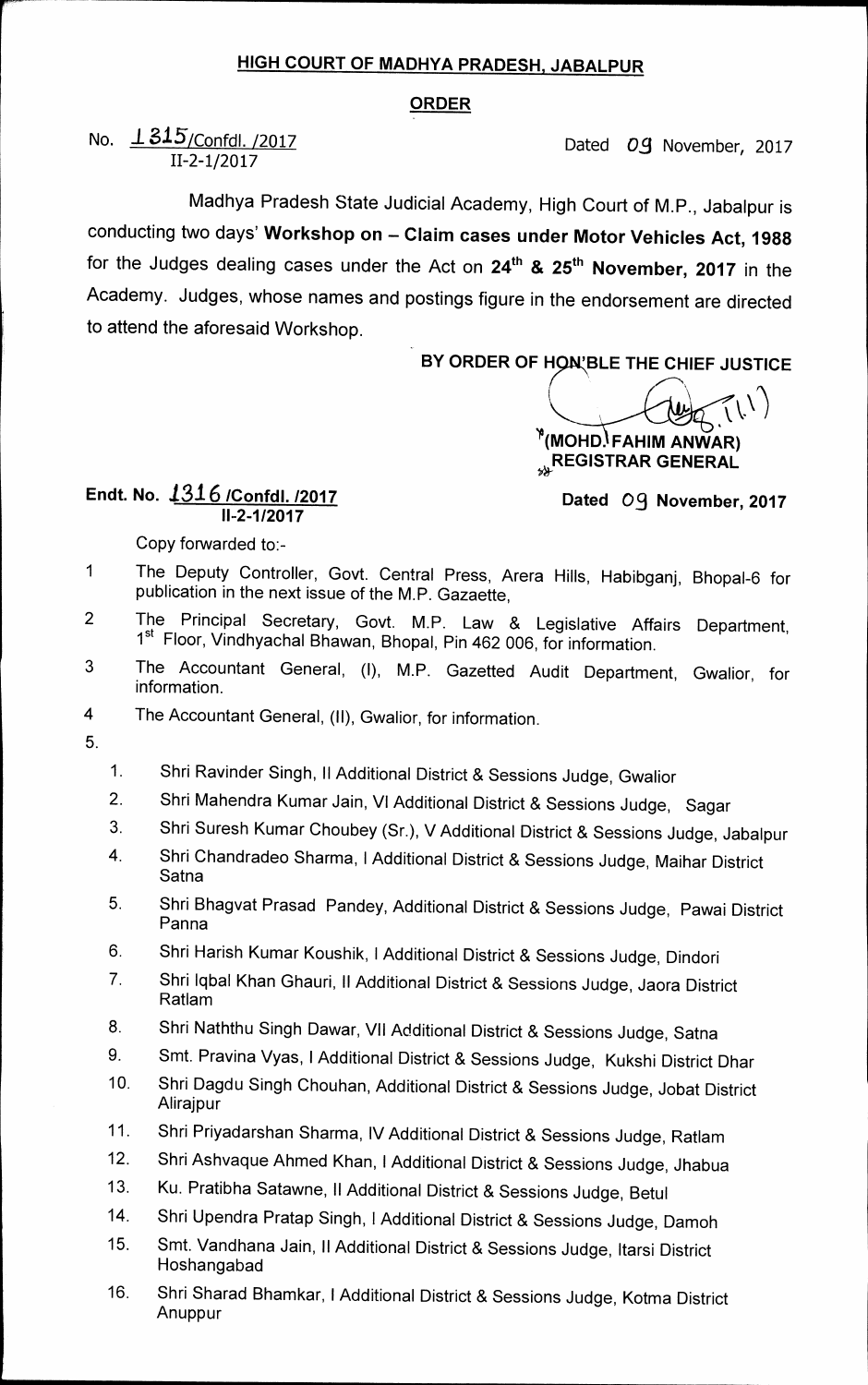- **17. Smt. Savita Singh, Additional District Judge, Barwaha District Mandleshwar**
- **18. Shri Shashendra Singh Thakur, X1 Additional District & Sessions Judge, Ujjain**
- **19. Shri Subhash Solanki, IV Additional District & Sessions Judge, Khargone District Mandleshwar**
- **20. Shri Thakurdas, Additional District & Sessions Judge, Seodha District Datia**
- **21. Ku. Nivedita Mudgal, Ill Additional District & Sessions Judge, Guna**
- **22. Shri Ashutosh Mishra, V Additional District & Sessions Judge, Rewa**
- **23. Shri Rajdeep Singh Thakur, Additional District & Sessions Judge, Beohari District Shahdol**
- **24. Shri Ashish Kumar Mishra, Ill Additional District & Sessions Judge, Mandla**
- **25. Shri Sushil Kumar, II Additional District & Sessions Judge, Katni**
- **26. Shri Krishn Das Mahar, Ill Additional District & Sessions Judge, Multai District Betul**
- **27. Shri Uday Singh Maravi, I Additional District & Sessions Judge, Sendhwa District Barwani**
- **28. Shri Rakesh Kumar Jain, Additional District & Sessions Judge, Manawar District Dhar**
- **29. Shri Ajay Kant Pandey, IV Additional District & Sessions Judge, Vidisha**
- **30. Shri Rajesh Kumar Ravetkar, Ill Additional District & Sessions Judge, Chhindwara**
- **31. Shri Ashok Kumar Sharma (Jr.-2), Ill Additional District & Sessions Judge, Morena**
- **32. Shri Arvind Kumar Goyal, Ill Additional District & Sessions Judge, Bhopal**
- **33. Shri Jaswant Singh Yadav, Ill Additional District & Sessions Judge, Neemuch**
- **34. Shri Shiv Balak Sahu, V Additional District & Sessions Judge, Bhopal**
- **35. Shri Masood Arshad Khan, II Additional District & Sessions Judge, Biaora District Rajgarh**
- **36. Shri Manoj Kumar Ladhiya, I Additional District & Sessions Judge, Seoni**
- **37. Shri Akhilesh Kumar Dhakad, II Additional District & Sessions Judge, Shajapur**
- **38. Shri Sudhir Kumar, XIII Additional District & Sessions Judge, Indore**
- **39. Shri Naveen Kumar Sharma, II Additional District & Sessions Judge, Sehore**
- **40. Shri Yatindera Kumar Guru, II Additional District & Sessions Judge, Sidhi**
- **41. Shri Umashankar Agrawal, Additional District & Sessions Judge, Banda District Sagar**
- **42. Shri Manoj Kumar Tiwari (Jr.), 1 Additional District & Sessions Judge, Jatara District Tikamgarh**
- **43. Shri Sanjay Goyal, Additional District & Sessions Judge, Pichhore District Shivpuri**
- **44. Shri Anil Kumar Pathak, VII Additional District & Sessions Judge, Jabalpur**
- **45. Shri Ayaz Mohd., XVIII Additional District & Sessions Judge, Jabalpur**

**For information and compliance with a direction to participate in the aforesaid course as per above mentioned schedule.** 

**The nominated Judicial Officers are directed to observe the following instruction:** 

**• To apprise themselves with the contents of the Joining Instructions available on the**  MPSJA website **www.mpsja.gov.in** & www.mpsja.mphc.gov.in and observe the **same.**